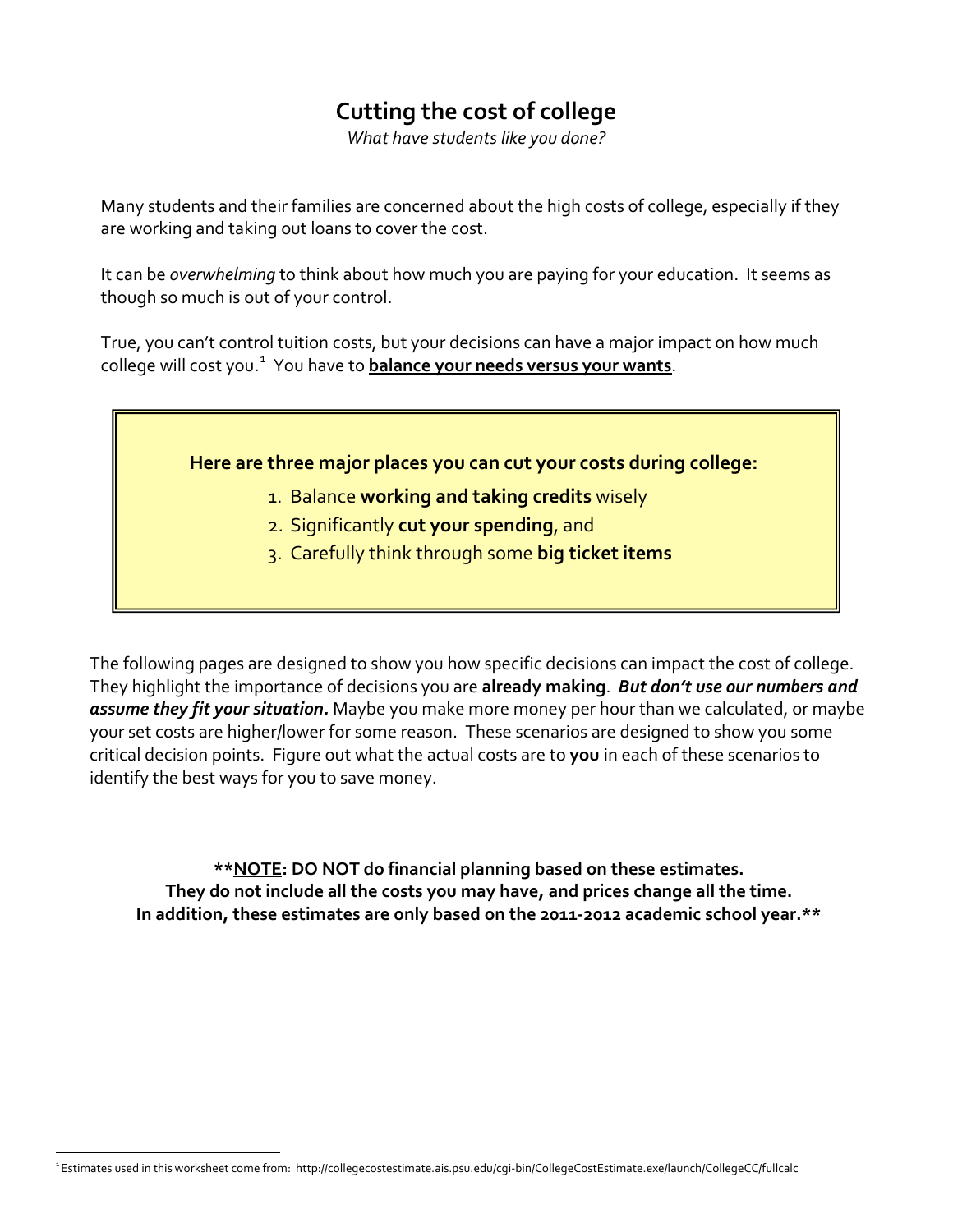### *1. Balance working and taking credits wisely (in-state students)*

Whether you decide to take fewer credits and work more during the school year or load up on credits and work less to finish school early, your choices impact the amount of money you will need to borrow in loans. Consider how the following students manage their choices:

| <b>In-State Tuition Estimates</b>                              |                                                                                                                                                            |                                                                                                                                                |  |                                                                                                                             |
|----------------------------------------------------------------|------------------------------------------------------------------------------------------------------------------------------------------------------------|------------------------------------------------------------------------------------------------------------------------------------------------|--|-----------------------------------------------------------------------------------------------------------------------------|
|                                                                | <b>AMY</b><br>Decides she needs to work 20<br>hrs/wk so can only take 12-credits<br>per semester. She stays on track<br>by taking 6 credits in the summer. | <b>JEFF</b><br>Takes a full 15 credits per<br>semester and works just a few<br>hours/week. He keeps his summers<br>open for 40 hrs/wk of work. |  | <b>SAMMY</b><br>Loads up on credits each<br>semester and works only in the<br>summer. But he graduates a<br>semester early. |
| <b>SCHOOL YR TUITION</b><br>AND FEES (off-campus) <sup>2</sup> | 12 credit hours per semester<br>\$17,708                                                                                                                   | 15 credit hours per semester<br>\$17,708                                                                                                       |  | 18 credit hours per semester<br>\$17,708                                                                                    |
| <b>SCHOOL YR EARNINGS 3</b>                                    | 20 hours/week Spring and Fall<br>semesters<br>\$4,350                                                                                                      | 10 hours/week Spring and Fall<br>semesters<br>\$2,175                                                                                          |  | No work                                                                                                                     |
| <b>SUMMER TUITION AND</b><br>FEES (off-campus)                 | 6 credit hours per summer<br>\$4,427                                                                                                                       | No credit hours                                                                                                                                |  | No credit hours                                                                                                             |
| <b>SUMMER EARNINGS</b>                                         | 20 hours/week during the<br>summer<br>\$2,320                                                                                                              | 40 hours/week during the<br>summer<br>\$4,640                                                                                                  |  | 40 hours/week during the<br>summer<br>\$4,640                                                                               |
| <b>1 YEAR TOTAL</b>                                            |                                                                                                                                                            |                                                                                                                                                |  |                                                                                                                             |
| <b>TOTAL TUITION AND</b><br>FEES (off-campus)                  | \$22,135                                                                                                                                                   | \$17,708                                                                                                                                       |  | \$17,708                                                                                                                    |
| <b>BASIC LIVING</b><br>$+$<br><b>EXPENSES<sup>4</sup></b>      | \$9702                                                                                                                                                     | \$9702                                                                                                                                         |  | \$9702                                                                                                                      |
| - TOTAL EARNINGS                                               | \$6,670                                                                                                                                                    | \$6,815                                                                                                                                        |  | \$4,640                                                                                                                     |
| <b>COST LEFT TO COVER</b>                                      | \$25,167                                                                                                                                                   | \$20,595                                                                                                                                       |  | \$22,770                                                                                                                    |

During his Junior year, **Jeff** took out the **fewest loans. Amy** took out nearly **\$4,000 more.** But, when you consider the **4-year totals** below, **Sammy** saves himself a full semester's tuition and starts work full-time a semester early, adding at least \$4,350 to his earnings. His tuition savings make him **better off**.

|                                                      | <b>AMY</b> | <b>JEFF</b> | <b>SAMMY</b>       |
|------------------------------------------------------|------------|-------------|--------------------|
| <b>TOTAL TUITION AND</b><br><b>FEES (off-campus)</b> | \$88,540   | \$70,832    | \$61,978           |
| <b>BASIC LIVING</b><br>$+$<br><b>EXPENSES</b>        | \$38,808   | \$38,808    | \$38,808           |
| - TOTAL EARNINGS                                     | \$26,680   | \$27,260    | $$18,560 + $4,350$ |
| <b>COST LEFT TO COVER</b>                            | \$100,668  | \$82,380    | \$77,876           |

**Amy**'s strategy turns out to be *the most expensive* because of her summer tuition.

<span id="page-1-0"></span>*<sup>2</sup> All tuition estimates use the 2012-2013 tuition rates. The 1-year estimates are based on junior or senior status in HDFS, meaning the individual has completed at least 59.1 credits. Tuition rates differ based on the number of credits you have completed. The 4-year tuition estimates take thisfluctuation into account.*

<span id="page-1-1"></span><sup>&</sup>lt;sup>3</sup> All wage estimates are based on minimum wage (\$7.25/hr) and are pre-tax amounts and total earnings include 4 school years and 4 summers

<span id="page-1-2"></span>*<sup>4</sup> Calculated from Penn State Cost Calculators, includes off-campus rent and meals during the academic year, not books, transportation, and miscellaneous expenses.*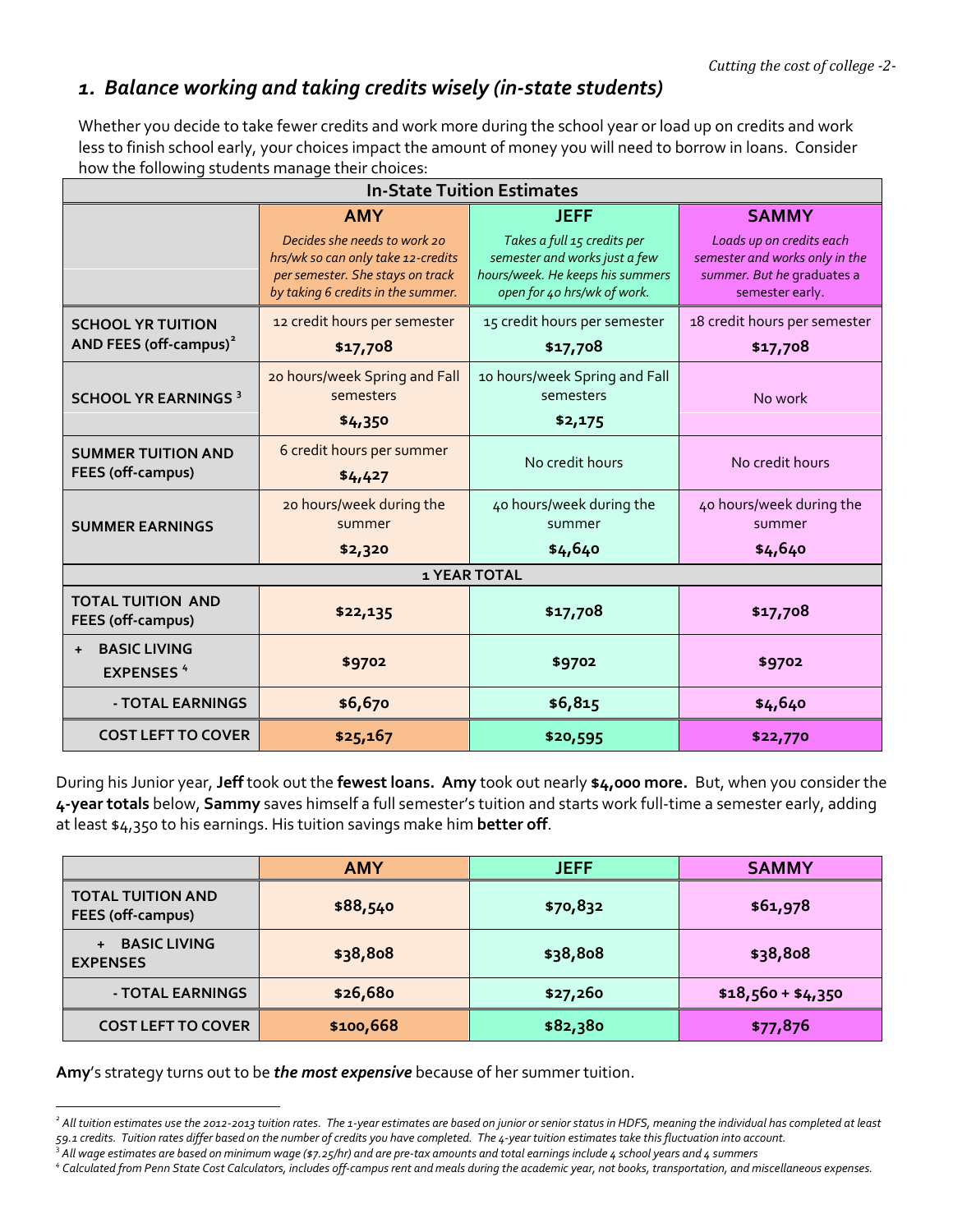### *1. Balance working and taking credits wisely (out-of-state students)*

Whether you decide to take fewer credits and work more during the school year or load up on credits and work less to finish school early, your choices impact the amount of money you will need to borrow in loans. Consider how the following students manage their choices:

| <b>Out-of-State Tuition Estimates</b>                          |                                                                                                                                                            |                                                                                                                                                |  |                                                                                                                             |
|----------------------------------------------------------------|------------------------------------------------------------------------------------------------------------------------------------------------------------|------------------------------------------------------------------------------------------------------------------------------------------------|--|-----------------------------------------------------------------------------------------------------------------------------|
|                                                                | <b>AMY</b><br>Decides she needs to work 20<br>hrs/wk so can only take 12-credits<br>per semester. She stays on track<br>by taking 6 credits in the summer. | <b>JEFF</b><br>Takes a full 15 credits per<br>semester and works just a few<br>hours/week. He keeps his summers<br>open for 40 hrs/wk of work. |  | <b>SAMMY</b><br>Loads up on credits each<br>semester and works only in the<br>summer. But he graduates a<br>semester early. |
| <b>SCHOOL YR TUITION</b><br>AND FEES (off-campus) <sup>5</sup> | 12 credit hours per semester<br>\$30,164                                                                                                                   | 15 credit hours per semester<br>\$30,164                                                                                                       |  | 18 credit hours per semester<br>\$30,164                                                                                    |
| <b>SCHOOL YR EARNINGS<sup>6</sup></b>                          | 20 hours/week Spring and Fall<br>semesters<br>\$4,350                                                                                                      | 10 hours/week Spring and Fall<br>semesters<br>\$2,175                                                                                          |  | No work                                                                                                                     |
| <b>SUMMER TUITION AND</b><br>FEES (off-campus)                 | 6 credit hours per summer<br>\$7,541                                                                                                                       | No credit hours                                                                                                                                |  | No credit hours                                                                                                             |
| <b>SUMMER EARNINGS</b>                                         | 20 hours/week during the<br>summer<br>\$2,320                                                                                                              | 40 hours/week during the<br>summer<br>\$4,640                                                                                                  |  | 40 hours/week during the<br>summer<br>\$4,640                                                                               |
| <b>1 YEAR TOTAL</b>                                            |                                                                                                                                                            |                                                                                                                                                |  |                                                                                                                             |
| <b>TOTAL TUITION AND</b><br><b>FEES (off-campus)</b>           | \$37,705                                                                                                                                                   | \$30,164                                                                                                                                       |  | \$30,164                                                                                                                    |
| <b>BASIC LIVING</b><br>$\ddot{+}$<br>EXPENSES <sup>7</sup>     | \$9,702                                                                                                                                                    | \$9,702                                                                                                                                        |  | \$9,702                                                                                                                     |
| - TOTAL EARNINGS                                               | \$6,670                                                                                                                                                    | \$6,815                                                                                                                                        |  | \$4,640                                                                                                                     |
| <b>COST LEFT TO COVER</b>                                      | \$40,737                                                                                                                                                   | \$33,051                                                                                                                                       |  | \$35,226                                                                                                                    |

During his Junior year, **Jeff** took out the **fewest loans. Amy** took out over **\$7,000 more.** But, when you consider the **4-year totals** below, **Sammy** saves himself a full semester's tuition and starts work full-time a semester early, adding at least \$4,350 to his earnings. His tuition savings make him **better off**.

|                                               | <b>AMY</b> | <b>JEFF</b> | <b>SAMMY</b>       |
|-----------------------------------------------|------------|-------------|--------------------|
| <b>TOTAL TUITION AND</b><br>FEES (off-campus) | \$150,820  | \$120,656   | \$105,574          |
| <b>BASIC LIVING</b><br>$+$<br><b>EXPENSES</b> | \$38,808   | \$38,808    | \$38,808           |
| - TOTAL EARNINGS                              | \$26,680   | \$27,260    | $$18,560 + $4,350$ |
| <b>COST LEFT TO COVER</b>                     | \$162,948  | \$132,204   | \$121,472          |

**Amy**'s strategy turns out to be *the most expensive* because of her summer tuition.

<span id="page-2-0"></span><sup>5</sup> *All tuition estimates use the 2012-2013 tuition rates. The 1-year estimates are based on junior or senior status in HDFS, meaning the individual has completed at least 59.1 credits. Tuition rates differ based on the number of credits you have completed. The 4-year tuition estimates take this fluctuation into account.*

<span id="page-2-1"></span><sup>6</sup> *All wage estimates are based on minimum wage (\$7.25/hr) and are pre-tax amounts and total earnings include 4 school years and 4 summers*

<span id="page-2-2"></span>*<sup>7</sup> Calculated from Penn State Cost Calculators, includes off-campus rent and meals during the academic year, not books, transportation, and miscellaneous expenses.*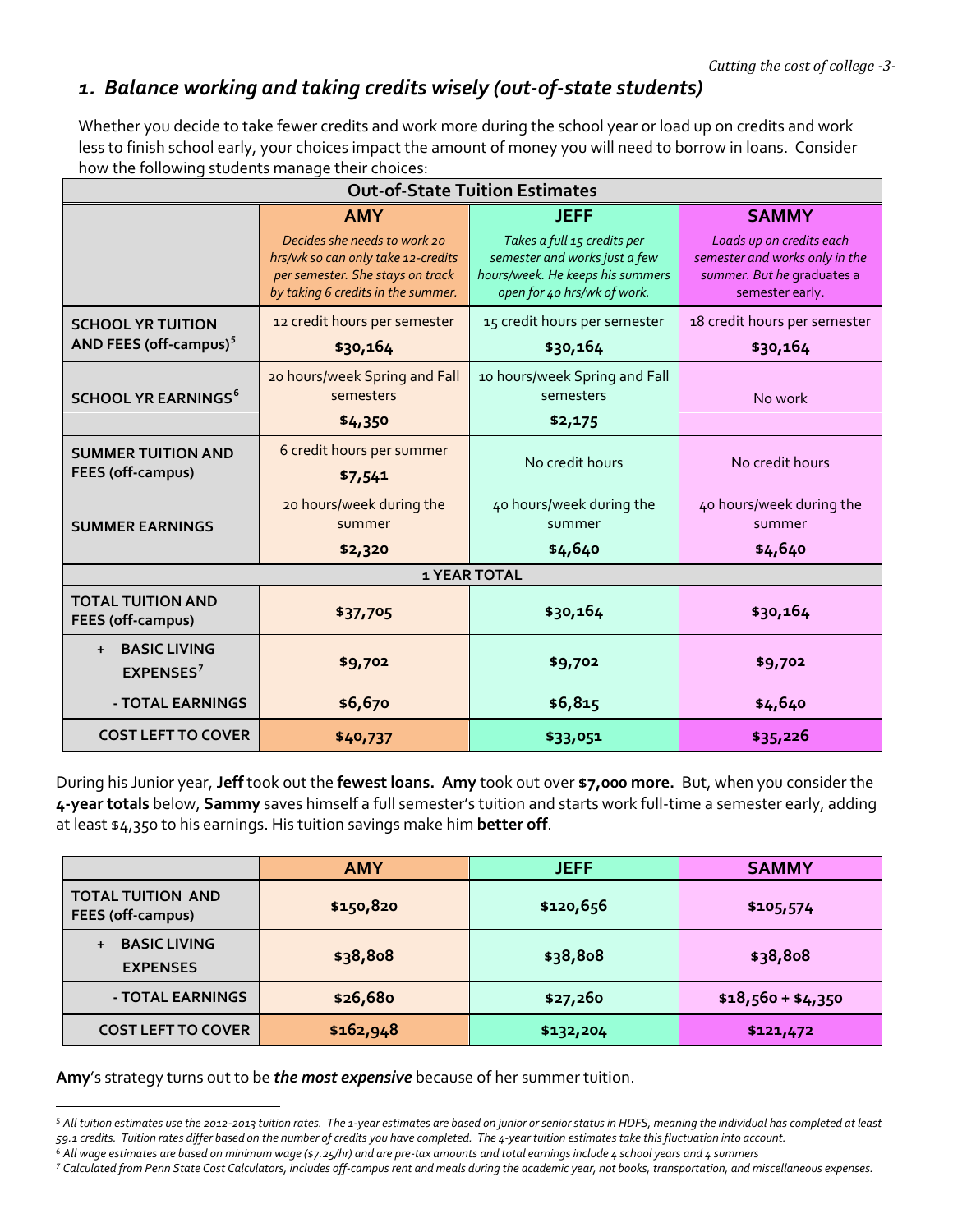## *2. Significantly cut your spending*

There are some areas where students often over-spend, but they don't realize just how much it all adds up. Many students can dramatically cut their living expenses by making wiser choices, which allows them to work less or take out fewer loans to cover their expenses. Consider the different spending strategies of Sally and Meg:

| <b>SALLY</b><br>Has expensive taste. She spends money to<br>keep up with her friends and feels she has to go<br>out all the time to have a social life. |                                                                                                                        | <b>MEG</b><br>Manages her expenses well. She spends<br>money when she goes out occasionally, but she<br>and her friends find that hanging out without<br>spending money is more rewarding. |                                                                                                  | What saves you<br>the most<br>(SALLY-MEG=\$ saved) |             |
|---------------------------------------------------------------------------------------------------------------------------------------------------------|------------------------------------------------------------------------------------------------------------------------|--------------------------------------------------------------------------------------------------------------------------------------------------------------------------------------------|--------------------------------------------------------------------------------------------------|----------------------------------------------------|-------------|
|                                                                                                                                                         | What                                                                                                                   | <b>Yearly Cost</b>                                                                                                                                                                         | What<br><b>Yearly Cost</b>                                                                       |                                                    |             |
| <b>COFFEE</b>                                                                                                                                           | Latte (\$3.50) 5 days a wk                                                                                             | \$630                                                                                                                                                                                      | Makes coffee at home                                                                             | \$16                                               | $$614$ **   |
| <b>EAT LUNCH</b><br><b>OUT</b>                                                                                                                          | Eats out (\$6/meal) 5 days<br>a wk                                                                                     | \$1,080                                                                                                                                                                                    | Eats out (\$6/meal) twice<br>a mo<br>Packs lunch the other<br>days (\$1.50/meal)                 | \$351                                              | \$729       |
| <b>EAT DINNER</b><br><b>OUT</b>                                                                                                                         | Eats out (\$15/meal) 4x a<br>mo                                                                                        | \$540                                                                                                                                                                                      | Eats out (\$15/meal) once<br>a mo                                                                | \$135                                              | \$405       |
| <b>PHONE</b>                                                                                                                                            | Smart phone (\$70/mo)                                                                                                  | \$630                                                                                                                                                                                      | Standard cell (\$30/mo)                                                                          | \$270                                              | \$360       |
| <b>ALCOHOL</b>                                                                                                                                          | Goes out 3x a wk and has<br>3 beers (\$3/beer)                                                                         | \$972                                                                                                                                                                                      | Goes out once a wk and<br>has 3 beers (\$3 a beer)                                               | \$324                                              | $$648$ **   |
| <b>SPRING</b><br><b>BREAK</b>                                                                                                                           | Takes trip over break<br>with friends                                                                                  | \$2,000                                                                                                                                                                                    | Does a service trip with<br>friends                                                              | \$85                                               | $$1,915$ ** |
| <b>CLOTHES</b>                                                                                                                                          | Goes shopping (\$100/mo)                                                                                               | \$900                                                                                                                                                                                      | Goes shopping (\$50/mo)                                                                          | \$450                                              | \$450       |
| <b>PERSONAL</b><br><b>CARE</b>                                                                                                                          | Gets hair cut every other<br>mo (\$60/cut)<br>Manicure (\$20/mo)                                                       | \$420                                                                                                                                                                                      | Gets hair cut ever other<br>mo (\$20/cut)<br>Does nails with friends                             | \$80                                               | \$340       |
| <b>GYM</b>                                                                                                                                              | YMCA member (\$37/mo<br>plus \$50 joining fee)                                                                         | \$383                                                                                                                                                                                      | Campus gym member                                                                                | \$103                                              | \$280       |
| <b>MOVIES</b>                                                                                                                                           | Goes to movies once a<br>mo (\$10/mo)                                                                                  | \$90                                                                                                                                                                                       | Borrows DVDs from<br>friends & library                                                           | \$0                                                | \$90        |
| <b>FOOTBALL</b><br><b>TIX</b>                                                                                                                           | Student season tickets                                                                                                 | \$218                                                                                                                                                                                      | Hangs out with friends<br>at tailgates and<br>watches game on TV                                 | \$0                                                | \$218       |
| <b>NETFLIX</b>                                                                                                                                          | Online & Mail (\$16/mo)                                                                                                | \$144                                                                                                                                                                                      | Red box twice a mo<br>$(*1/day)$                                                                 | \$24                                               | \$120       |
| <b>MAGAZINES</b>                                                                                                                                        | 3 yearly subscriptions<br>(\$15/yr)                                                                                    | \$45                                                                                                                                                                                       | Reads articles online                                                                            | \$0                                                | \$45        |
| <b>CREDIT CARD</b><br><b>INTEREST</b>                                                                                                                   | Pays \$1,000 on credit<br>card for books & makes<br>minimum monthly<br>payment of 4% of bill<br>with 18% interest rate | \$157 in<br>interest,<br>\$419 in<br>payments,<br>and still owe<br>\$738                                                                                                                   | Pays \$1,000 on credit<br>card for books but<br>pays off bill<br>immediately when it<br>arrives. | \$1,000                                            | \$314       |
| <b>AMOUNT</b><br><b>SPENT IN 1 YR</b>                                                                                                                   | \$9,366                                                                                                                |                                                                                                                                                                                            | \$2,838                                                                                          |                                                    | \$6,528     |

\*\*Look how much you can **save** just by buying fewer lattes, packing lunch, finding a spring break alternative, and/or trimming down your alcohol consumption…!

Now, **try writing out your numbers** by creating a budget sheet, or using the budget sheet we created.